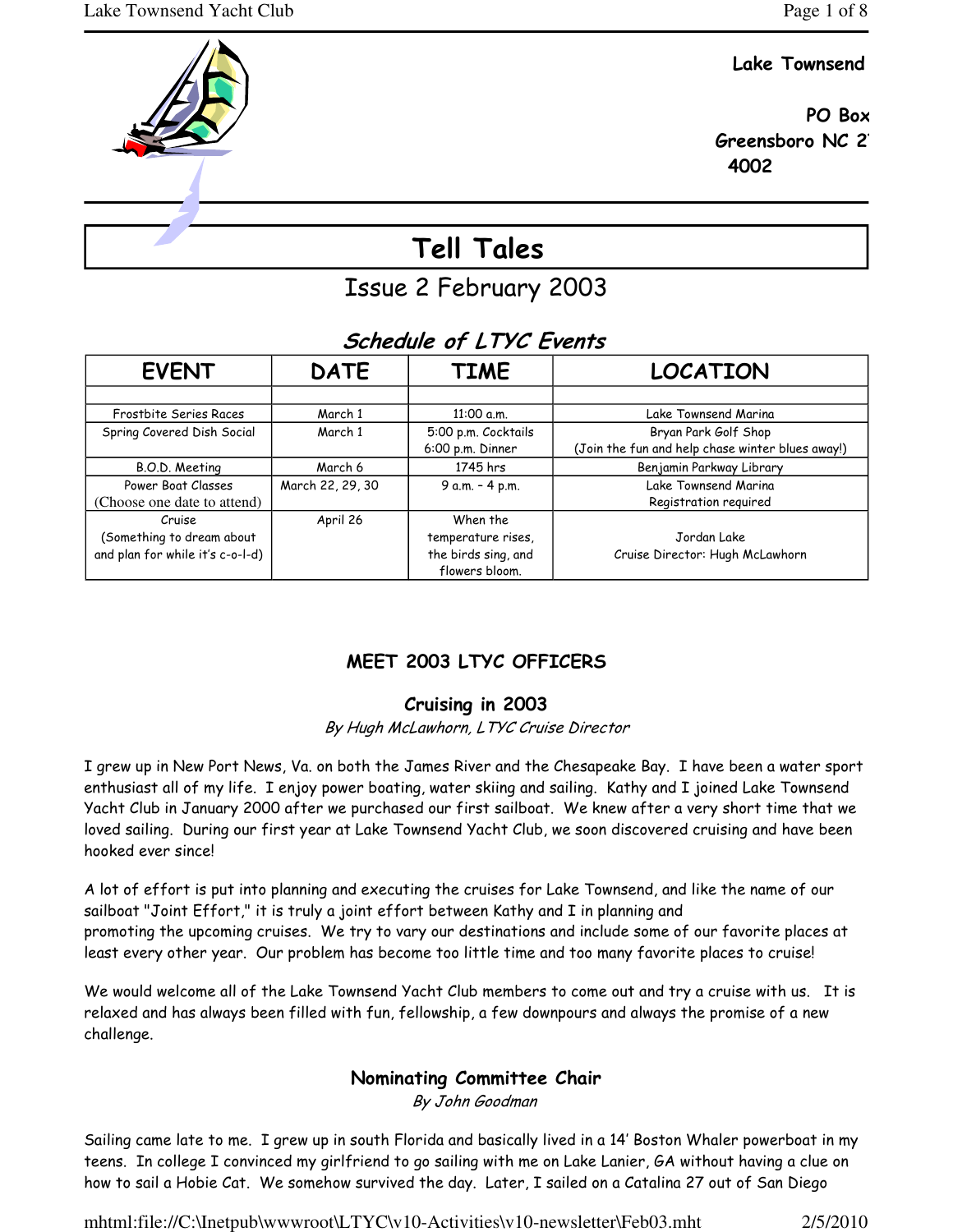#### Lake Townsend Yacht Club **Page 2 of 8** and 2 of 8

Yacht Club a few times but only as a mate. Finally, in 1992, I took the basic sailing course at LTYC with Jere Woltz as the instructor. I bought my Hobie 16 in 1996, sailed it a few times at Lake Townsend, then towed it to the Outer Banks and entertained my family.

Suddenly, the lives of my daughter and niece and nephew were in my hands, so I didn't get too far from shore. I decided then to spend more time tuning my skills at Lake Townsend. I raced my Hobie a few times without much success, but I learned new skills each time. Now I am learning to handle a monohull, a Megabyte. It is a fast boat, I just have to learn the tactics on how to sail the course quickly.

The camaraderie in LTYC is special. I found many people willing to answer my foolish questions and lend a hand. I joined the board of Directors, handling the Socials for two years, and then took the challenge of the Officer ladder to Commodore. I enjoy the challenge of race management as well. I'll see you on the water, and thanks again for the help and advice!

#### Vice Commodore

By George Bageant

Betsy and I joined the club in the summer of 2000 after I had taken a sailing class with Bill Snider and John Goodman as instructors. I had found out about LTYC while "surfing the net" and immediately signed up for the class. At that point I knew absolutely nothing about sailing. About two weeks later we bought the Mirage 5.5, and then I really found out how little I knew about sailing! It was about then that Betsy and I ran into Bill Byrd one Sunday afternoon at the lake. Bill's been trying to teach me how to sail ever since! My involvement in the club and especially the board of directors has been very rewarding. But the thing I enjoy the most is the sailing classes. The look you see on a student's face when they finally put it together is more than worth all the effort you put into it!

#### REMEMBERING HEINER EHRLICH

By Carol Moates

We are saddened at the death of Heiner on Feb. 5, after several years of declining health, he was 76. He was a member of LTYC since 1978, and served as Commodore in 1981. He was also an active member of High Rock, and Oak Hollow Yacht Clubs, sailing FS #666. He was an avid skier and served twenty plus years on the National Ski Patrol at Beech Mountain. During his watch in '81 the first committee boat, an Aqua Patio pontoon boat, 8'x 12' was purchased at a cost of \$2000. Also during his watch the club obtained incorporation and tax-exempt status.

Heiner was born in Chemnitz, Germany, he served in the German army from '43-'45 and was twice wounded during WWII. From 45-48 he was a POW in France and in '49 he escaped from E. Germany to W. Germany. In 1960 he moved to Greensboro to work for Arnold Stone Co./Carolina Steel Co. as a Structural Engineer. Many of his designs are local, such as the parking structure at the Triad Regional Airport, the downtown parking structures, several schools and motels. He served as president of the Greensboro Engineer Club.

He is survived by one son, Uwe F. Ehrlich and wife Sally, they live in Moravian Falls, NC., and a brother Peter living in Beckum, Germany. His wife Rosi died in June 2002.

We shall miss Heiner's humor and zest for life, and will remember fondly his wit and "Heinerisms". He often combined German and English words or expressions in his own terms and at the right occasion. One of his favorite words to describe high winds and a scary adventure was "perilriculous". Carol served as Heiner's crew on FS 666 from '78-89. He had some very memorable times, one capsize in April with Bill Byrd on board.

LTYC Newsletter invites any and all who knew Heiner to send Pamela Reynolds more information to post in future newsletters.

#### BECOME A CERTIFIED SAILOR

Interviews with Bill Byrd By Pamela Reynolds and David Young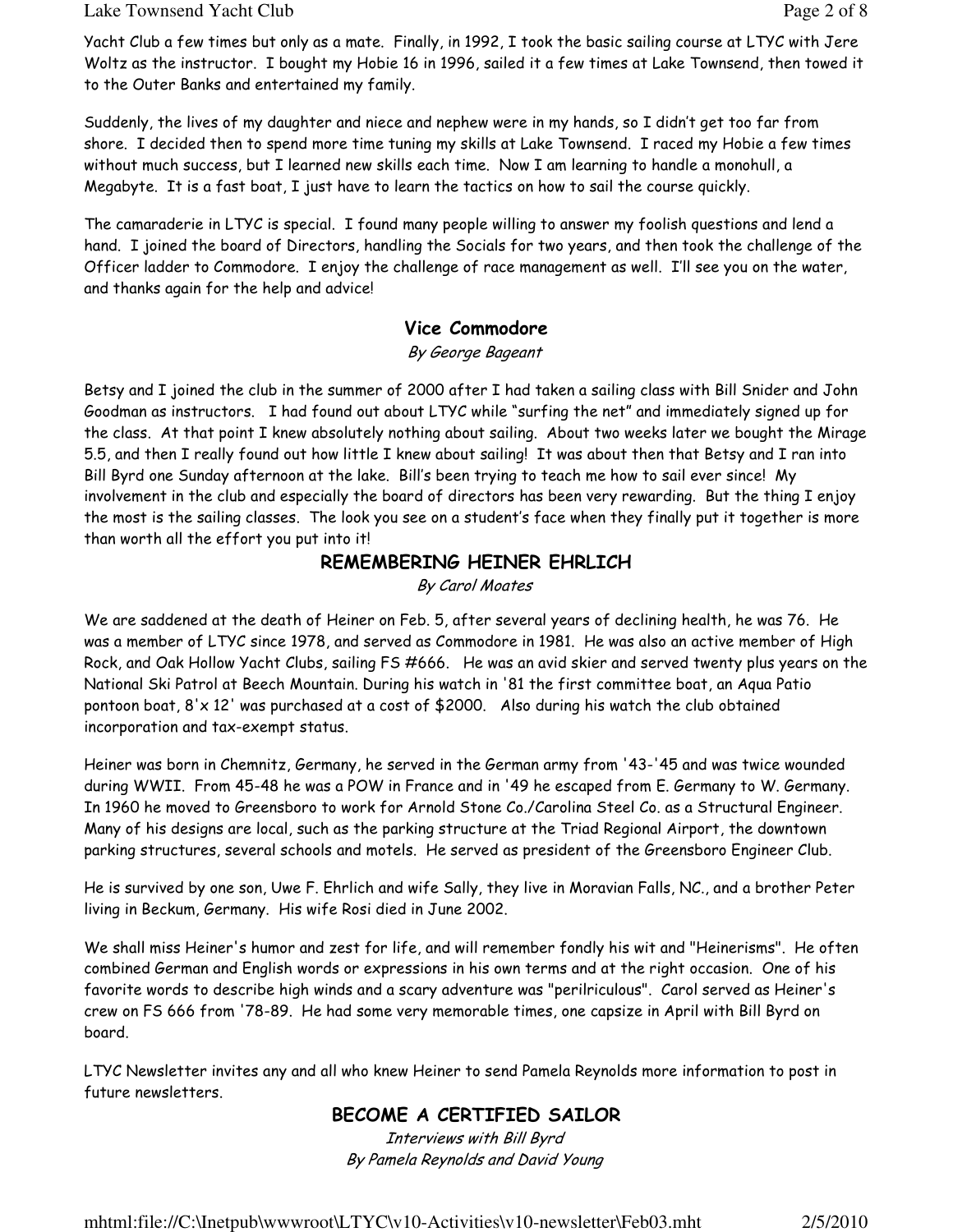#### Lake Townsend Yacht Club **Page 3 of 8** and 2 of 8

You can become a sailor certified by the U.S. Sailing Association with a bit of help from Bill Byrd and The Little Red Book. Why become certified? Certification can serve as proof of your sailing credentials should you want to rent or charter a boat to go out on the water, for example. Bill is a Certified Instructor with U.S. Sailing. To earn his certification as a qualified sailing instructor, he took a course sponsored by U.S. Sailing over a period of four days, each day starting by 8 a.m. and jam packed with activities until nigh near bedtime. The course focused on teaching individuals how to teach sailing skills to others. Each participant had to demonstrate their competency as a sailor by singlehanding a keelboat. Drills included capsize and recovery and various sailing situations on the water. The instructors-to-be took a powerboat class, and gave presentations on various topics each day to the other participants, who graded them, as proof of their ability to present material in a classroom environment with ease. There were also tests to take. The day of instruction and sailing ended at 5 p.m. After dinner, it was time to study literature in several books and plan one's presentation for the following day.

Certified Instructors also must take a first aid course every three years and keep CPR (Cardiopulmonary Resuscitation) certification current each year. They have to actively teach sailing classes and maintain their U.S. Sailing membership, along with sending an additional \$50 to U.S. Sailing. Bill satisfied the renewal requirements in the spring of 2002. He and Starling Gunn took the original certification course 3-4 years ago.

Bill is interested in introducing LTYC members to the red book certification process. LTYC members will pay \$1.25 for the red book and will not be charged for the course instruction. Individuals who are not LTYC members can take the course. Bill will give sailing instruction to nonmembers at a charge of \$25/hour or \$100/day plus the cost of the red book.

What is involved in order to become a Certified Sailor? There are drills and sailing skills that you must learn and be able to execute, such as man-over-board drills, sailing a boat backwards, getting out of irons, and more. There are different levels of air strengths in which you may display your sailing skills – light or heavy, for example. Certifications take place with Bill watching from another boat while signing off items in your little red book. When your book is full, you can send it to U.S. Sailing. U.S. Sailing checks the book over and sends you another book with a certification sticker in it. There is no time limit within which you must complete the certification process after you begin.

Contact Bill Byrd if you are interested in this certification course or have more questions. His phone number is 336-635-1926. You may find him at Lake Townsend Marina many Saturday mornings. General information can also be found on the U.S. Sailing web site at http://www.ussailing.org in the Education and Training section.

#### 2003 MEMBERSHIP

By Pamela Reynolds

Membership enrollments are rolling in, or perhaps it is more fitting to say that they are sailing in to home port! Come join the Lake Townsend Yacht Club!

Visit our web site at www.greensboro.com/ltyc to get an idea of the many activities and friendships in which you can participate. The About LTYC link on our web site describes the club this way:

"<u>Not</u> an exclusive or expensive yacht club! We're just a small sailing club with a very friendly, diverse group of people that enjoy cruising and racing small to medium size sailboats on Lake Townsend. You do not have to own a boat to join the club or to go sailing with us. In 1978, a few sailing enthusiasts met with city officials of the Parks and Recreation Department and Water and Sewer Department to present a proposal for formation of the Lake Townsend Yacht Club. The objective of the club is to promote sailing and to establish and maintain a club for athletic, recreational and social purposes. Through the continued cooperation and support of the city and members, the club is now one of the most successful in the state. Races are held monthly throughout the year as well as a number of daysailing and cruising events. The premier racing event of the year is the Mayor's Cup Regatta which is held in June. There are usually forty to fifty boats entered by skippers from all over the state. Over the years, the club has sponsored a number of activities for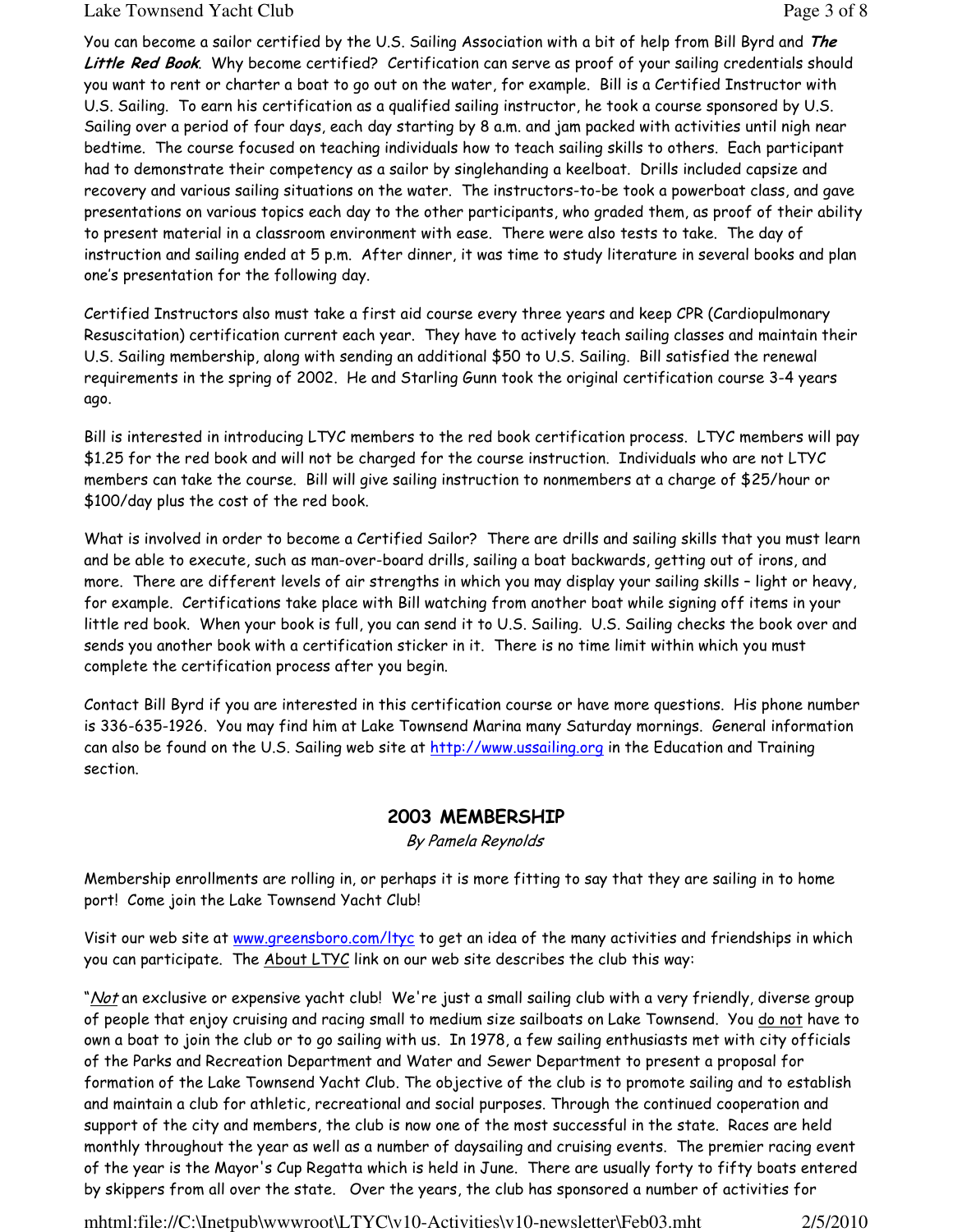Lake Townsend Yacht Club **Page 4 of 8** 

nonmembers and the community in general - such as, sailing days for the Special Populations, open house and sailing seminars."

Remember, you have the option of including dues for the U.S. Sailing Association with your LTYC membership dues. The U.S. Sailing Association works to promote and preserve the sport of sailing. More information can be found at the web site for U.S. Sailing @ www.ussailing.org

One last word of encouragement for getting your membership enrollment in now is that this ensures your name and any pertinent contact information that you provide will appear in the LTYC 2003 Directory, unless you specify otherwise. We will be finalizing plans for the Directory within the next few weeks.

# POWERBOAT SYSTEM CLASS

Coming Soon!

By Jere Woltz

Lake Townsend Yacht Club will conduct three Powerboat System classes at Lake Townsend Marina. The dates for the classes are Saturday, March 22, Saturday, March 29, and Sunday, March 30. Each one-day, hands-on training class begins at 9:00 am and ends at 4:00 pm each day.

The class is designed for club members in their duties as Instructors and Race Support Boat Operators to exercise precision powerboat maneuvering techniques and have a thorough knowledge of how to use a powerboat to assist sailors in rescue procedures. The class will also cover basic understanding and maintenance of outboard motors and boats, VHF radio protocol, and launching, retrieving and storage of the club's equipment.

Each participant will be given a basic boating booklet several days prior to the class and asked to complete the study questions before arriving for class. This will let us review information rather than learn it, which leaves more time for boat operation and drills on the water.

Registration is required, since only eight (8) students per class can be accommodated. There is no fee for members of the club. Each student is to bring a PFD, lunch and the basic boating booklet. Joleen and Eric Rasmussen, Tom Clark and Jere Woltz are scheduled to be the instructors. Decide now if you wish to enroll in the class, and then contact Jere Woltz at jerewoltz@worldnet.att.net to enroll in a class.

## RACING NEWS

 The February edition of the Frostbite Series came in cold and blustery; just like it should be at this time of year.

 There was ice on the water in the ramp area, so the LTYC safety boat had to do double duty as an icebreaker before we could get on the lake!

 We got in two races with winds gusting up to 20 mph. at times. No one wanted anything to do with a third race, including the very chilled race committee!

The upcoming races on March 1<sup>st</sup> will wind up the Frostbite Series, so spring can't be far away!

See you on the water, George Bageant

## AMERICA'S CUP

By Jere Woltz

The America's Cup Challenge begins on February 15<sup>th</sup> with the winner taking the best of nine races. Coverage is on ESPN beginning on February 14th at noon and again at 7:00 pm. One-hour coverage on following days begins at 7:00 pm on February 15, 17, 19, 21, 22, 24, 26, and 28.

The America's Cup is another form of racing, which is match racing. It is racing between two boats rather than several boats, as is the case in team and fleet racing. The rules "for when boats meet" are the same; however, the starting sequence is different. There are no protest hearings, since protests are decided by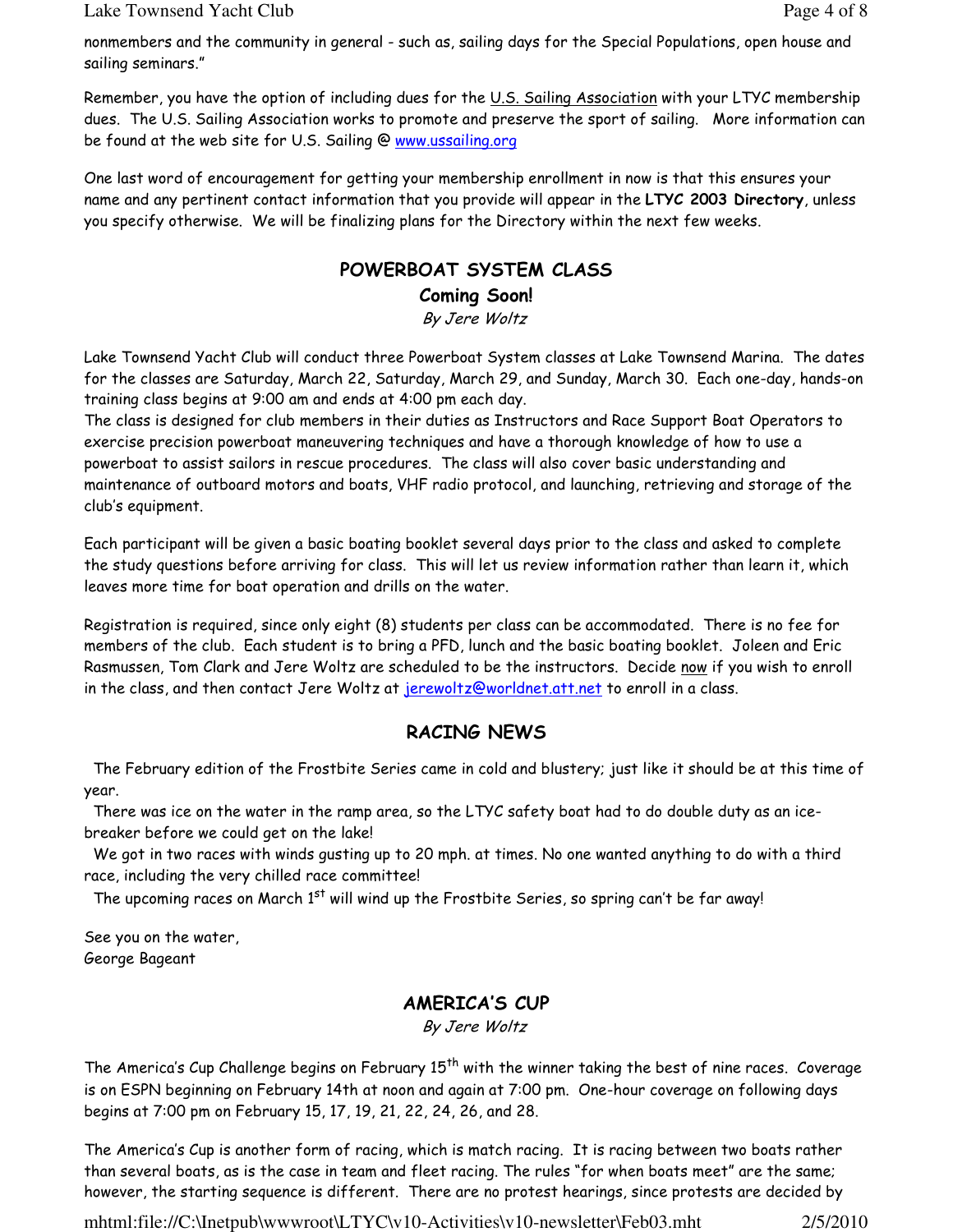umpires while racing on the water.

This time, the New Zealand boat is the defender and the Swiss boat, Alinghi, is the challenger. The irony is that the skipper and most of the crews of the boats are New Zealanders.

#### AVID READERS and HISTORIANS

Do you enjoy reading sailing literature? Are you a history buff when it comes to separating the facts from fiction concerning sailing, sailboats, cruising, racing, equipment, and all the tales in between? Have you happened upon an interesting newspaper or magazine article that gives insights into sailing practices of the day, past or present? Have you read a great book containing testimonials about sailing experiences? Do you know of interesting and inspiring works of fiction about sailing that you think others would like to read? Have you read information that has sparked questions or even doubts and would like confirmation of its validity or an explanation of the contents from other sources? Do you know of literature that would be beneficial to beginning sailors or sailors of particular ages or needs? Have you discovered a web site, video, audiocassette, documentary, or movie that you would like to share with others?

You are invited to share such questions, tidbits, or colossal revelations with other LTYC members via the LTYC newsletter.

Here are some requests and guidelines that need to be followed in order for this to work:

- When citing information from or about works created by others, it is imperative to provide full bibliographic citation information in order to obey copyright laws. Taking the time and energy to do this shows respect for others, a determination to not mislead, and is a good learning experience that saves time, trouble, and misunderstandings later. (Have you ever had belongings misused or stolen? Have you ever been misquoted? Has anyone ever taken your work and claimed ownership and the right to disperse your work as they saw fit without your permission? If so, how did you feel? Were there rules in place to protect you and were you glad?)
- If you have published a work(s) and are restricted thereafter as to where, when, and in what format your work can appear in the future, you must abide by that publisher's expectations. It is your responsibility to check on this. Our newsletter may not be able to include your created work in its entirety but could provide a citation so people can find it for themselves.
- Do your own research in order to provide a complete reference to the information you are interested in citing. People should be able to locate or get assistance in locating the work you feature with a complete reference citation in hand, provided by you. Whether the work is currently available or located in a library archive, you should provide what is needed for others to find it.
- Check with your local public or school library or online for *proper ways to cite references*. Many libraries keep this information available in their Reference section, at the main desk, or even on handouts created for you to take. There is the Publication Manual of the American Psychological Association (APA Style), the MLA Handbook for Writers of Research Papers (Modern Language Association of America), A Manual for Writers of Term Papers, Theses, and Dissertations by Kate L. Turabian, and others. Specific instructions and examples are provided to assist you in citing your reference whether it is a newspaper article, a web site, an encyclopedia article, a journal article, or a book.

Your feedback and suggestions about this possible future section in the LTYC newsletter are requested. If you like the idea of having a feature like this, what would you like the section to be entitled? Please, contact Pamela Reynolds, LTYC Newsletter at pfcr4201@aol.com or by phone at 336-856-2908 (Home, Greensboro).

#### For Sale

American 14.6 Sailboat Fiberglass construction with anodized spars, Harkin blocks, fiberglass-weighted centerboard, kick up rudder, and Dacron sails, and galvanized trailer with mast stanchion can seat four adults. See the boat at: sailingsource.com/americansail/default.htm or call Randee Drake at 336 586-0181 or email kb4qqj@mindspring.com \$1000.00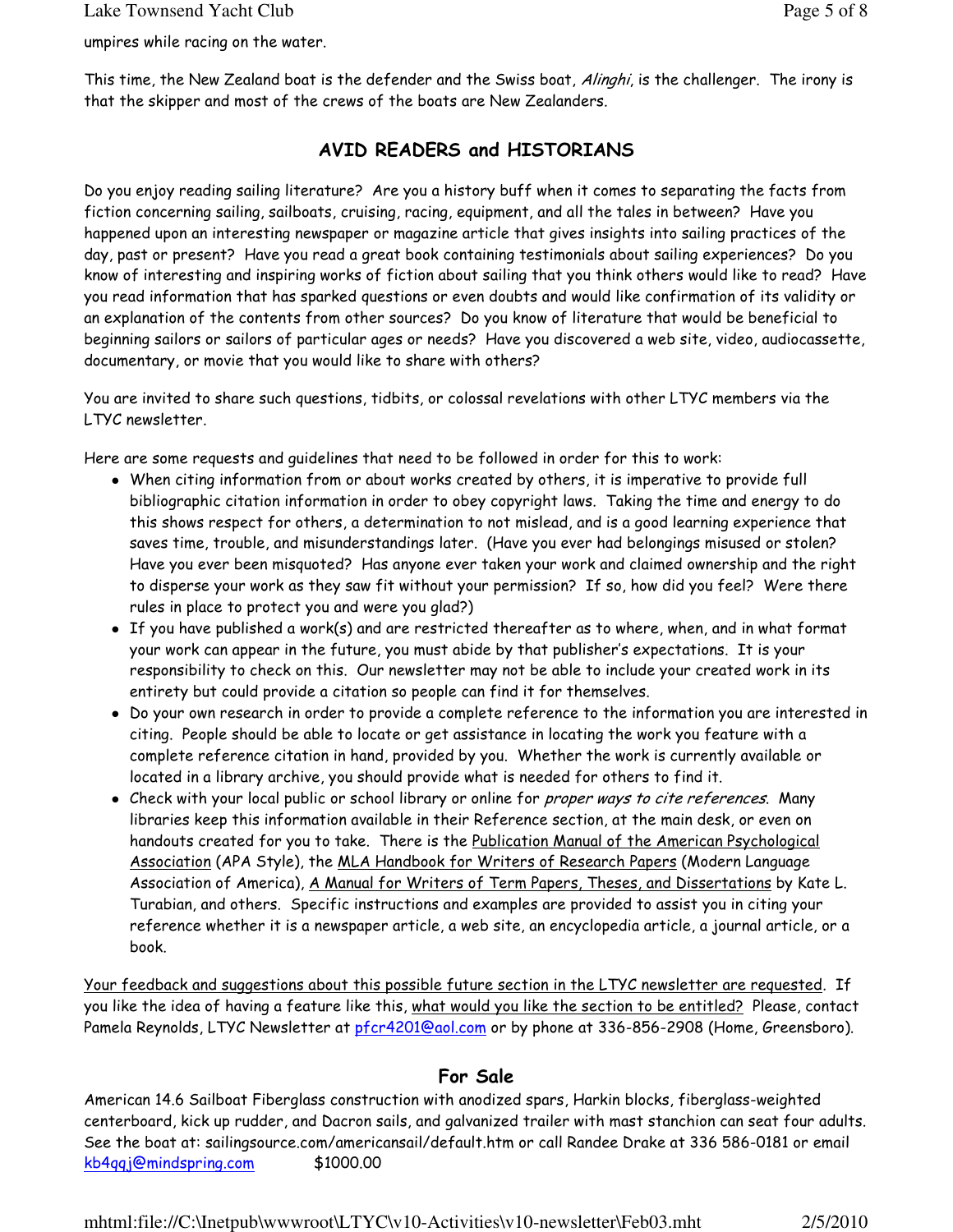Lake Townsend Yacht Club Page 6 of 8

#### For Sale

1984 Merit 22' Sloop rigged cruiser/racer. Double reefed main, jib, Genoa (150?), Marine VHF with masthead antenna, depth meter, knot log, & compass, Bow Pulpit, Stern Rails & lifelines,. Boarding ladder. Camper poptop hatch with canvas, Vee-berth, settee, dinette, porta-pottie, Custom cockpit cover, trailer, 6 HP outboard. Placed First in LTYC 2000 & 2001 Saturday & Sunday Summer Race Series. Good condition can be viewed on lot at Lake Townsend. Tom Clark (336) 584-5767.

#### For Sale

MIRAGE 5.5…………………….. Good to excellent condition…..everything works….no surprises!!! 2 main sails, 1 working jib, 1 storm jib, all in good shape new halyards led back to the cockpit, set up for single handing. 2 new batteries….all electricals work. 3hp Johnson outboard…..has never let me down! Trailer in good condition with good tires and a spare set of tires and wheels. Many more options included………………………..\$3,750 Contact…. George Bageant…(h) 336-629-2750, (b) 336-626-1966 or gbageant@hotmail.com

#### For Sale

16' Mistral & Trailer North Sails, Swing keel & rudder, Compass Easy to Sail \$1,500.00 Call Dave Varsik 336 712-9668

#### For Sale

Hobie 16, Light Blue with Tequila main sail and white Jib. Black mesh Trampoline, Ariba hiking stick, dual trapeze, telecat wind indicator, carpeted side rails, galvanized trailer with boom box, many misc repair parts, and extras. \$900.00. Phil Leonard H 336 643-0913, W 800 948-0827

Email pleonard@emorywilson.com, or cpleonard@msn.com

## Looking to Buy!

Looking to buy a Flying Scot, in good to very good condition. Call Phil Leonard: W 800 948-0827, H 336 643-0913.

| Lake Townsend Yacht Club Help Lines |                           |  |  |  |  |
|-------------------------------------|---------------------------|--|--|--|--|
| Commodore:                          | <b>Bill Grossie</b>       |  |  |  |  |
|                                     | 336 643-1730 R            |  |  |  |  |
|                                     | wgrossie@infi.net         |  |  |  |  |
| <b>Races:</b>                       | <b>George Bageant</b>     |  |  |  |  |
|                                     | 336 629-2750 R            |  |  |  |  |
|                                     | 336 626-1966 B            |  |  |  |  |
|                                     | gbageant@hotmail.com      |  |  |  |  |
| <b>Sailing Classes:</b>             | <b>Allison Childress</b>  |  |  |  |  |
|                                     | 336 574-0885              |  |  |  |  |
|                                     | croneb@guilford.k12.nc.us |  |  |  |  |
| Cruising:                           | <b>Hugh McLawhorn</b>     |  |  |  |  |
|                                     | 336 627-0056 R            |  |  |  |  |
|                                     | footinpa@hotmail.com      |  |  |  |  |
|                                     |                           |  |  |  |  |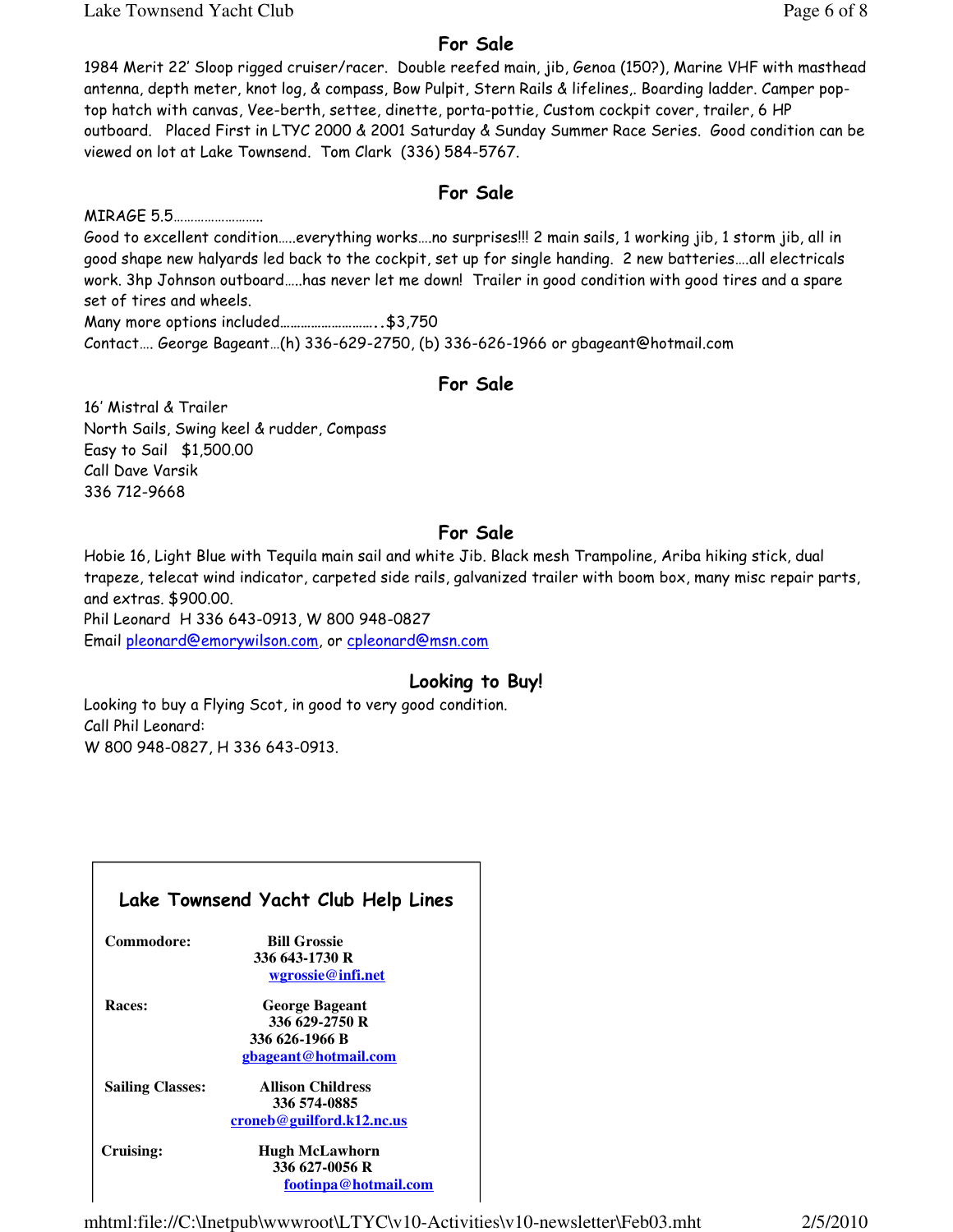#### Lake Townsend Yacht Club Page 7 of 8

|                                          | kmmclawhorn@netscape.net                  |
|------------------------------------------|-------------------------------------------|
| <b>Membership:</b>                       | John Hemphill                             |
|                                          | 336 449-9229 R                            |
|                                          | hemphillj@gborocollege.edu                |
| Newsletter:                              | Pamela Reynolds                           |
|                                          | 336 856-2908 R                            |
|                                          | pfcr4201@aol.com                          |
| <b>Social:</b>                           | Eric Borland                              |
|                                          | 336 342-6230 R                            |
|                                          | bkrguy@earthlink.net                      |
| <b>LTYC Website:</b>                     | www.greensboro.com/ltyc                   |
| <b>SAYRA Website:</b>                    | www.sayra-sailing.org                     |
|                                          | (South Atlantic Yacht Racing Association) |
| <b>U.S. Sailing Association Website:</b> |                                           |
|                                          | www.ussailing.org                         |